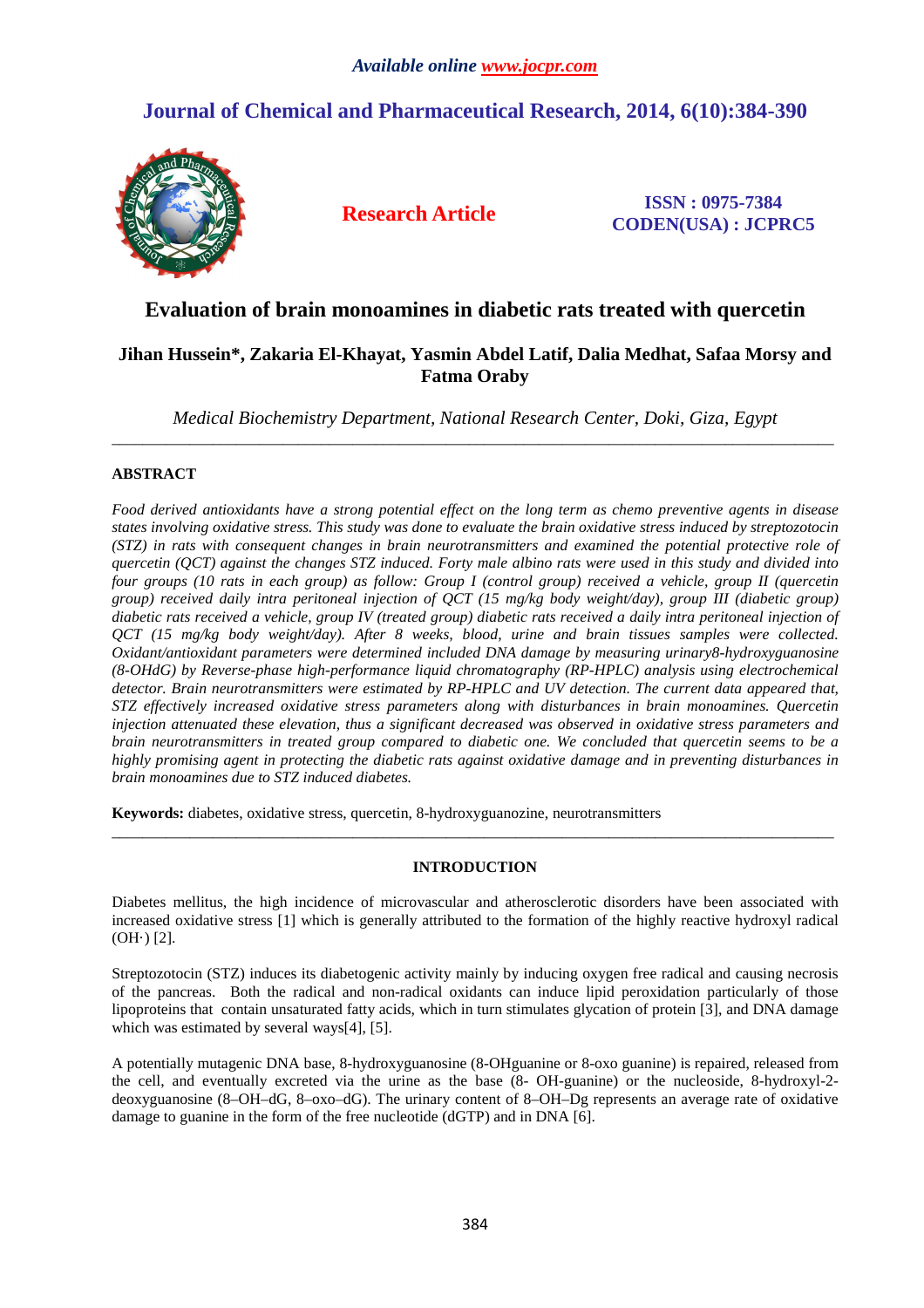Some tissues, especially the brain, are much more vulnerable to oxidative stress because of their elevated consumption of oxygen and the consequent generation of large amounts of ROS, which are closely implicated in several diseases of the nervous system including Parkinson's disease, schizophrenia and Alzheimer's disease [7].

*\_\_\_\_\_\_\_\_\_\_\_\_\_\_\_\_\_\_\_\_\_\_\_\_\_\_\_\_\_\_\_\_\_\_\_\_\_\_\_\_\_\_\_\_\_\_\_\_\_\_\_\_\_\_\_\_\_\_\_\_\_\_\_\_\_\_\_\_\_\_\_\_\_\_\_\_\_\_*

Chronic antioxidant therapies may be useful in decreasing the risk of diabetic complications and have been reported to attenuate inflammatory response, insulin resistance, and diabetes development [8].

Dietary supplement of antioxidants such as vitamins, flavonoids has been used to prevent the occurrence of many chronic diseases [9]. Flavonoids are a large group of natural polyphenolic substances widely distributed in the plant kingdom [10]. Querectin (QCT) is one of the most widely distributed flavonoids, present in foods, including vegetables, especially onions, fruits, tea, and many other dietary sources [11].

Thus, from this point of view, we aimed to evaluate the brain monoamines levels and oxidative stress in experimental diabetes induced by STZ in rats and examined the potential protective role of quercetin against the changes STZ induced.

## **EXPERIMENTAL SECTION**

## **Materials**

### **Chemicals**

Noradrenalin, dopamine, serotonin and 8-hydroxyguanosine HPLC standards, streptozotocin (STZ) and quercetin were purchased from Sigma Aldrich Chemicals Company St.Louis USA. All other chemicals were HPLC grade and purchased from Sigma.

## **Experimental animals:**

Sixty male albino rats weighing 180-200 g were obtained from the animal house of National Research Center, Giza, Egypt, and fed a standard commercial diet (control diet) purchased from the Egyptian company of oils and soaps. Water was available ad-libitum for acclimatization before starting the experiment, kept under constant environmental conditions at room temperature.

The guidelines of the ethical care and treatment of the animals followed the regulations of the ethical committee of the National Research Centre (NRC).

## **Methods**

## **Induction of diabetes**

STZ was dissolved in 50 mM sodium citrate solution (pH adjusted at 4.5) containing 150 mM NaCl. The solution containing (6.0 mg/100g body weight) was subcutaneously administrated in rats; fasting blood sugar was estimated after 3 days to confirm the development of diabetes mellitus [12].

#### **Experimental design**

Forty male albino rats were used in this study and divided into four groups (ten rats in each group) as follows:

Group I (control group): healthy rats received a vehicle.

Group II (quercetin group): healthy rats were received a daily intra peritoneal injection of QCT (15 mg/kg body weight/day).

Group III (diabetic group): diabetic rats received a vehicle.

Group IV (treated group): diabetic rats were received a daily intra peritoneal injection of QCT (15 mg/kg body weight/day) [13].

After the experimental period (8 weeks) [14], animals were kept in metabolic individual cages for collection of 24 h urine samples, they were kept fasting for 12 h before blood sampling; blood was withdrawn from the retro-orbital venous plexus of the eye using capillary tubes and collected in tubes containing sodium fluoride for blood glucose estimation.

#### **Biochemical assays**

Fasting blood sugar was estimated by colorimetric method using commercial kit purchased from Vitro Scient, Egypt, based on the method described previously [15] .Oxidant/antioxidant parameters were determined by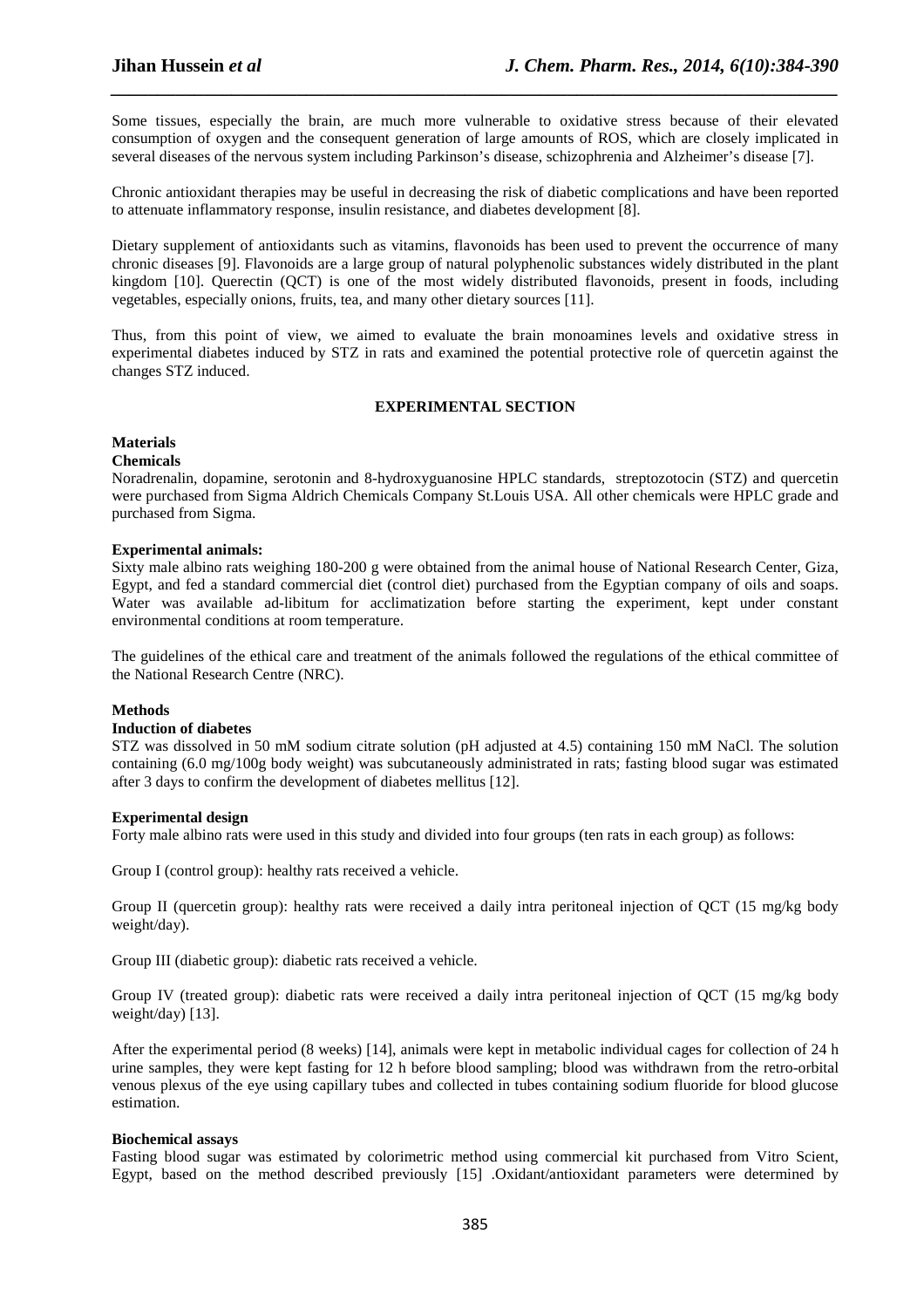commercial kits; brain malondialdehyde (MDA) [16], superoxide dismutase (SOD) [17] and nitric oxide (NO) [18] were estimated by colorimetric methods according to the methods described previously .All kits were purchased from BioMed. Diagnostics. Brain advanced oxidation protein products (AOPP) as a marker of oxidative stress was measured by ELISA kit [19].

*\_\_\_\_\_\_\_\_\_\_\_\_\_\_\_\_\_\_\_\_\_\_\_\_\_\_\_\_\_\_\_\_\_\_\_\_\_\_\_\_\_\_\_\_\_\_\_\_\_\_\_\_\_\_\_\_\_\_\_\_\_\_\_\_\_\_\_\_\_\_\_\_\_\_\_\_\_\_*

## **Determination of Brain Monoamines**

Determination of brain serotonin, noradrenaline, and dopamine was carried out using high performance liquid chromatography (HPLC) system, Agilent technologies 1100 series, equipped with a quaternary pump (Quat pump, G131A model). Separation was achieved on ODS-reversed phase column (C18, 25 x 0.46 cm i.d. 5 µm). The mobile phase consisted of potassium phosphate buffer/methanol  $97/3$  (v/v) and was delivered at a flow rate of 1 ml/min. UV detection was performed at 270 nm, and the injection volume was 20 µl. The concentration of both catecholamines and serotonin were determined by external standard method using peak areas. Serial dilutions of each standard were injected, and their peak areas were determined. A linear standard curve for each standard was constructed by plotting peak areas versus the corresponding concentrations. The concentration in samples was obtained from the curve.

### **Estimation of urinary 8-hydroxyguanosine by HPLC:**

Protocol for urinary 8-hydroxyguanosine (8-OHdG) analysis was modified from the method described before [20]. 8-OHdG was extracted from 1 ml urine; eluents were dried under ultrapure  $N_2$  stream and were reconstituted in 5 ml deionized water. 20 µl from each sample and also from the different concentrations of the standard were injected in HPLC, and the concentration of urinary 8-OHdG was calculated from the standard curve and then was divided on the urinary creatinine. Urinary creatinine was estimated by kinetic method as described by Larsen (1972) [21].

### **HPLC condition:**

HPLC column C18 (260  $\times$  4.6, particle size 5 µl) using mobile phase acetonitrile/methanol/phosphate buffer (25/10/965) v/v. Phosphate buffer was prepared by dissolving 8.8 g of potassium dihydrogen phosphate in 1000 ml deionized water and pH was adjusted at 3.5. The buffer was then filtered 2 times before being used at a flow rate of 1 ml/min using electrochemical detector with cell potential of 600 mV [4].

### **RESULTS AND DISCUSSION**

Diabetes mellitus is a complex disease associated with peripheral and central complications. These complications include retinopathy, nephropathy and neuropathy [7].

Streptozotocin (STZ, 2-deoxy-2-(3-methyl-3-nitrosoureldo)-Dglucopyranose), is synthesized by Streptoinycetes achroniogenes and has been long used to generate animal models of diabetes [22]. Streptozotocin-induced diabetic animals exhibit most of the diabetic complication [23].



#### **Fig. (1) : Fasting blood sugar in different studied groups**

*Significant p value < 0.05, a\* = significant difference compared to control group, b\* = significant difference compared to diabetic group.*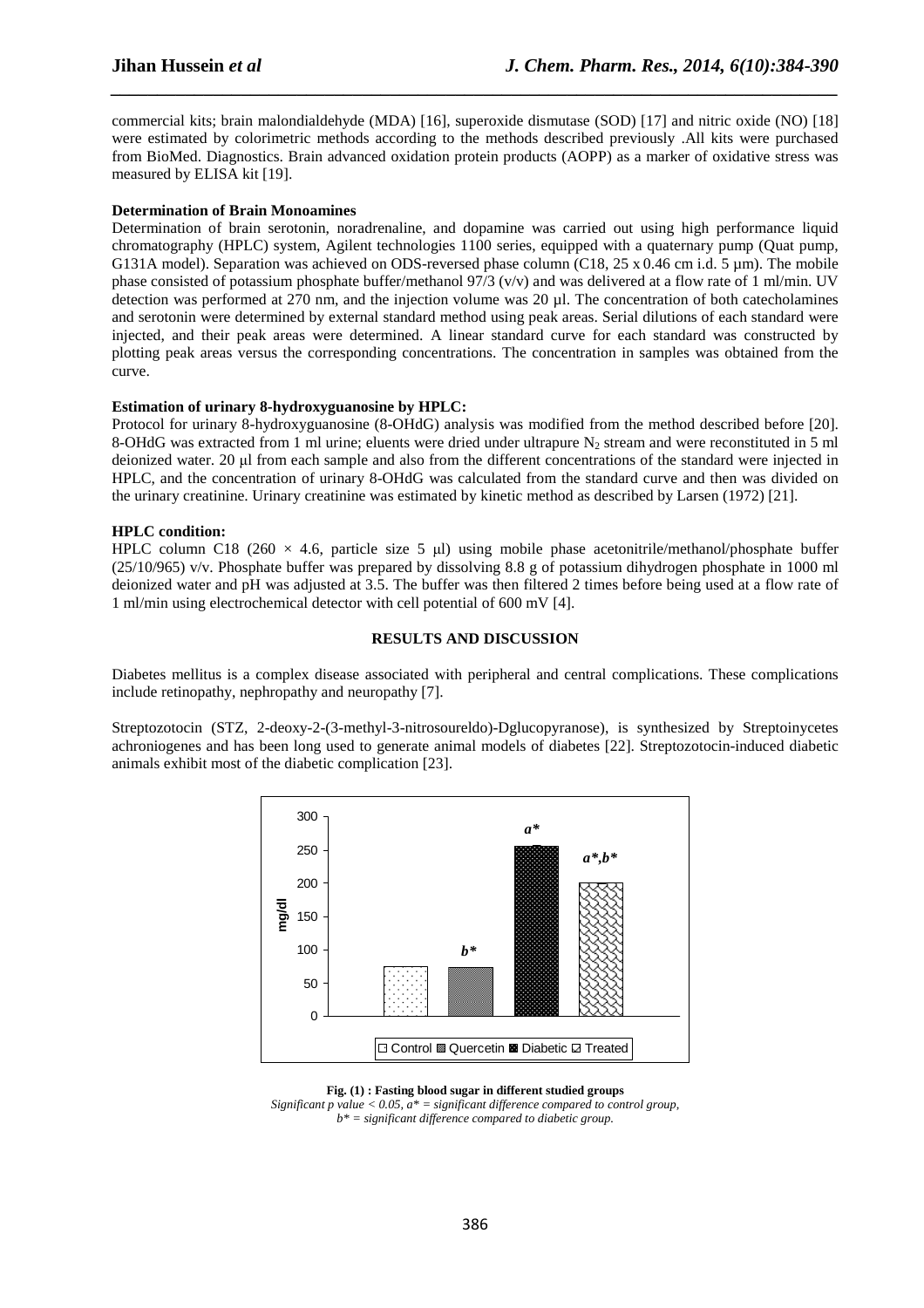

*\_\_\_\_\_\_\_\_\_\_\_\_\_\_\_\_\_\_\_\_\_\_\_\_\_\_\_\_\_\_\_\_\_\_\_\_\_\_\_\_\_\_\_\_\_\_\_\_\_\_\_\_\_\_\_\_\_\_\_\_\_\_\_\_\_\_\_\_\_\_\_\_\_\_\_\_\_\_*

*Fig. (2) : MDA in different studied groups* 

*Significant p value < 0.05, a\* = significant difference compared to control group, b\* = significant difference compared to diabetic group.* 



**Fig. (3): AOPP in different studied groups** 

*Significant p value < 0.05, a\* = significant difference compared to control group, b\* = significant difference compared to diabetic group.* 



**Fig. (4): NO in different studied groups** 

*Significant p value*  $\langle 0.05, a^* \rangle =$  *significant difference compared to control group, b\* = significant difference compared to diabetic group.*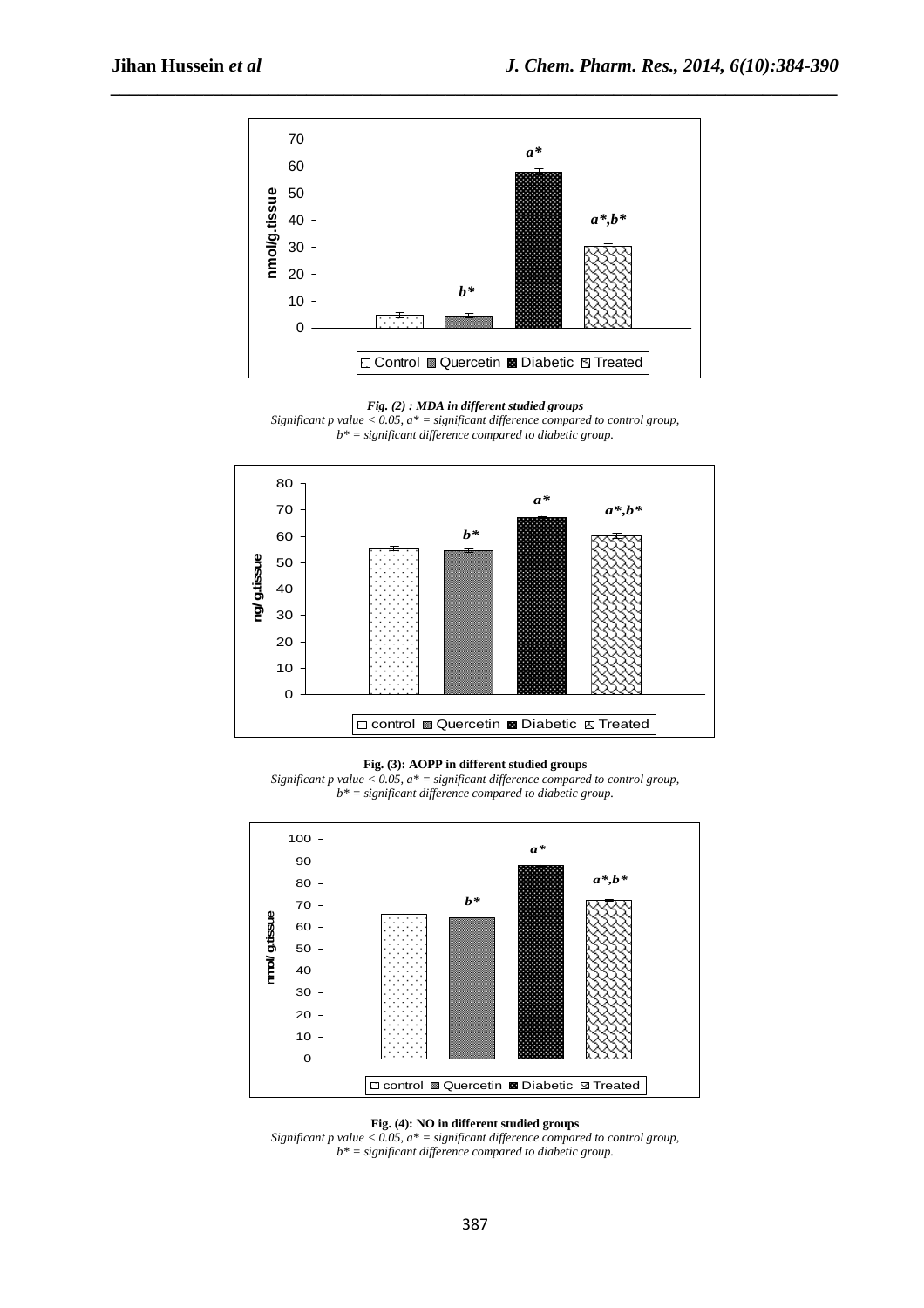

**Fig. (5) : 8-OHdG in different studied groups** 

*Significant p value < 0.05, a\* = significant difference compared to control group, b\* = significant difference compared to diabetic group.* 



**Fig. (6 ) : SOD in different studied groups** 

*Significant p value < 0.05, a\* = significant difference compared to control group, b\* = significant difference compared to diabetic group.* 

| Table (1): Brain monoamines levels in different studied groups |  |  |  |  |
|----------------------------------------------------------------|--|--|--|--|
|----------------------------------------------------------------|--|--|--|--|

| Groups                                                          | Control       | Ouercetin       | Diabetic               | Treated        |
|-----------------------------------------------------------------|---------------|-----------------|------------------------|----------------|
| Noradrenaline ( $\mu$ g/g tissue)                               | $2.10 + 0.09$ | $2.04 + 0.4^b$  | $4.32 \pm 0.6^{\circ}$ | $2.71 + 0.4^b$ |
| Dopamine $(\mu g/g)$ tissue)                                    | $3.44 + 0.32$ | $3.29 + 0.49^b$ | $7.21 + 0.15^a$        | $4.1 + 0.23^b$ |
| Serotonin ( $\mu$ g/g tissue)                                   | $2.87+0.29$   | $2.88 + 0.64^b$ | $6.92 + 0.44^a$        | $3.7+0.19^b$   |
| $\mathbf{r}$ and $\mathbf{r}$ and $\mathbf{r}$ and $\mathbf{r}$ |               |                 |                        | $\cdots$       |

*Results are mean ± SE , eight rats were used per each group. Data were analyzed by one way ANOVA. P< 0.05 was considered statistically significant.*  $P^a$  <0.05 vs. control group  $P^b$  <0.05 vs. the diabetic group.

Several investigations have confirmed the role of oxidative stress in developmental diabetic mediated disorders, possibly via the formation of free radicals [7]. Thus, we evaluated the brain oxidative stress induced by STZ in rats with consequent changes in brain neurotransmitters and examined the potential protective role of quercetin against the changes STZ induced.

In This study, the mean value of fasting blood sugar was significantly increased in diabetic rats compared to control (Figure 1)

Increased oxidative stress could be one of the common pathogenic factors of diabetic complications [24]. Oxidative damage is generally attributed to the formation of highly reactive OH which leads to severe oxidative damage of the cell's components like lipids, proteins and DNA [25]. These results were in agreement with our results, thus in this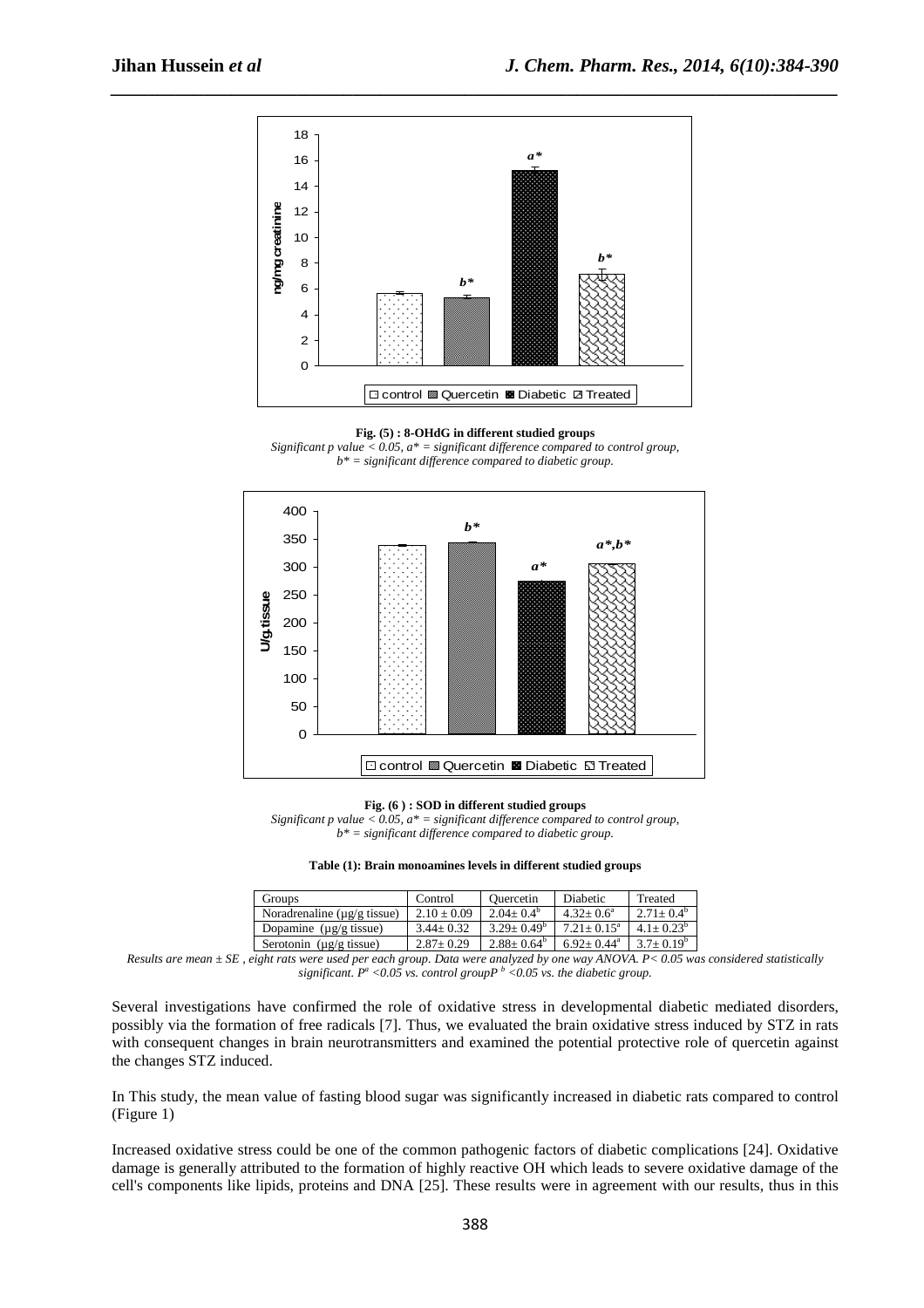study STZ significantly increased the oxidative stress parameters (brain MDA, AOPP and NO and urinary 8- OHdG), in addition to the reduction of brain SOD activity in diabetic group compared to control (Figures 2-6).

*\_\_\_\_\_\_\_\_\_\_\_\_\_\_\_\_\_\_\_\_\_\_\_\_\_\_\_\_\_\_\_\_\_\_\_\_\_\_\_\_\_\_\_\_\_\_\_\_\_\_\_\_\_\_\_\_\_\_\_\_\_\_\_\_\_\_\_\_\_\_\_\_\_\_\_\_\_\_*

Measurement of brain MDA helps to assess the extent of tissues damage of diabetic rats and can be related to overproduction of lipid peroxidation and declined antioxidant enzyme ( SOD) observed in diabetic rats can be attributed to increased membrane lipid peroxidation process and thereby contributing to alteration in antioxidant status [26]. The elevation of urinary excretion of 8-OHdG in this study reflects mitochondrial oxidative damage [24].

In recent years, the injuries of the central nervous system induced by diabetes has drawn more attention, and a lot of data show that , the patient may have damaged cognitive function, mainly the dysfunction in learning and memory [27].

In this study, STZ induction significantly increased brain monoamines in diabetic group compared to control. This result was in agreement with a previous study [28].which indicated that, diabetes alters the catecholaminergic system in a very specific manner.

Quercetin, a polyphenol of the flavonol group is found in abundance in green vegetables, green tea, citrus fruits, and red grape wine. Its protective role has been reported in animal models of diabetes. In the present study we have shown that quercetin works as an anti-diabetic agent via targeting both hyperglycemia and oxidative stress, this is shown by the reduction in fasting blood glucose levels in the quercetin supplemented group.

Concomitantly, Abdalla et al.[29] indicated that, quercetin prevents alterations in oxidative stress parameters as well as neurotransmitters parameters, consequently preventing memory impairment and anxiogenic-like behavior displayed by STZ. These results may contribute to a better understanding of the neuroprotective role of quercetin, emphasizing the influence of this flavonoid in the diet for human health, possibly preventing brain injury associated with diabetes.

 It has been shown that quercetin scavenges reactive oxygen species and reduces oxidative DNA damage [30] as was found in our study. Various reports suggest that quercetin passes through the blood-brain-barrier and influences the neuronal cells directly. Indeed, a higher concentration of quercetin metabolites appears in the brain after several hours of administration of quercetin [31].

Quercetin inhibits lipid peroxidation and preserves brain antioxidant enzyme hence there is a significant elevation in brain SOD in the quercetin treated group in the current study. This proves the two important actions of quercetin in oxidative stress i.e., quenching of reactive oxygen species and enhancing the cellular antioxidant defense system. The antioxidant efficacy of quercetin is reported to be due to its higher diffusion into the membranes [32] allowing it to scavenge oxygen radicals at several sites throughout the lipid bilayer; and its pentahydroxy flavone structure allowing it to chelate metal ions via the ortho dihydroxy phenolic structure, thereby scavenging lipid alkoxyl and peroxyl radicals [33].

A novel mechanism for quercetin induced cytoprotection has been described involving the sterol regulatory element binding protein-2 (SREBP-2) mediated sterol synthesis that decreases lipid peroxidation by maintaining membrane integrity during oxidative stress [34]. In addition, quercetin metabolites can inhibit peroxynitrite-mediated oxidation, similar to free quercetin and confirming that flavonoids can protect against reactive oxygen species [35].

## **CONCLUSION**

The current data appeared that, STZ causes an elevation of oxidative stress parameters in rat's brain as well as a depletion of antioxidant enzymes resulting in disturbances in brain monoamines level. Pharmacological agents like flavonoid quercetin, capable of scavenging free radicals and/or inhibiting lipid hydroperoxides, and thereby protecting neurons from oxidative injuries may provide useful therapeutic potentials for the prevention or treatment for the neurodegenerative disorders caused by stress.

## **Acknowledgement**

The authors are thankful to the National Research Center (NRC) for the unlimited support to carry out this work.

## **REFERENCES**

[1] SA Shinde; AN Suryakar; AN Sontakke; UK More. **2010**, *Biomed. Res.,* 21(2): 156-160.